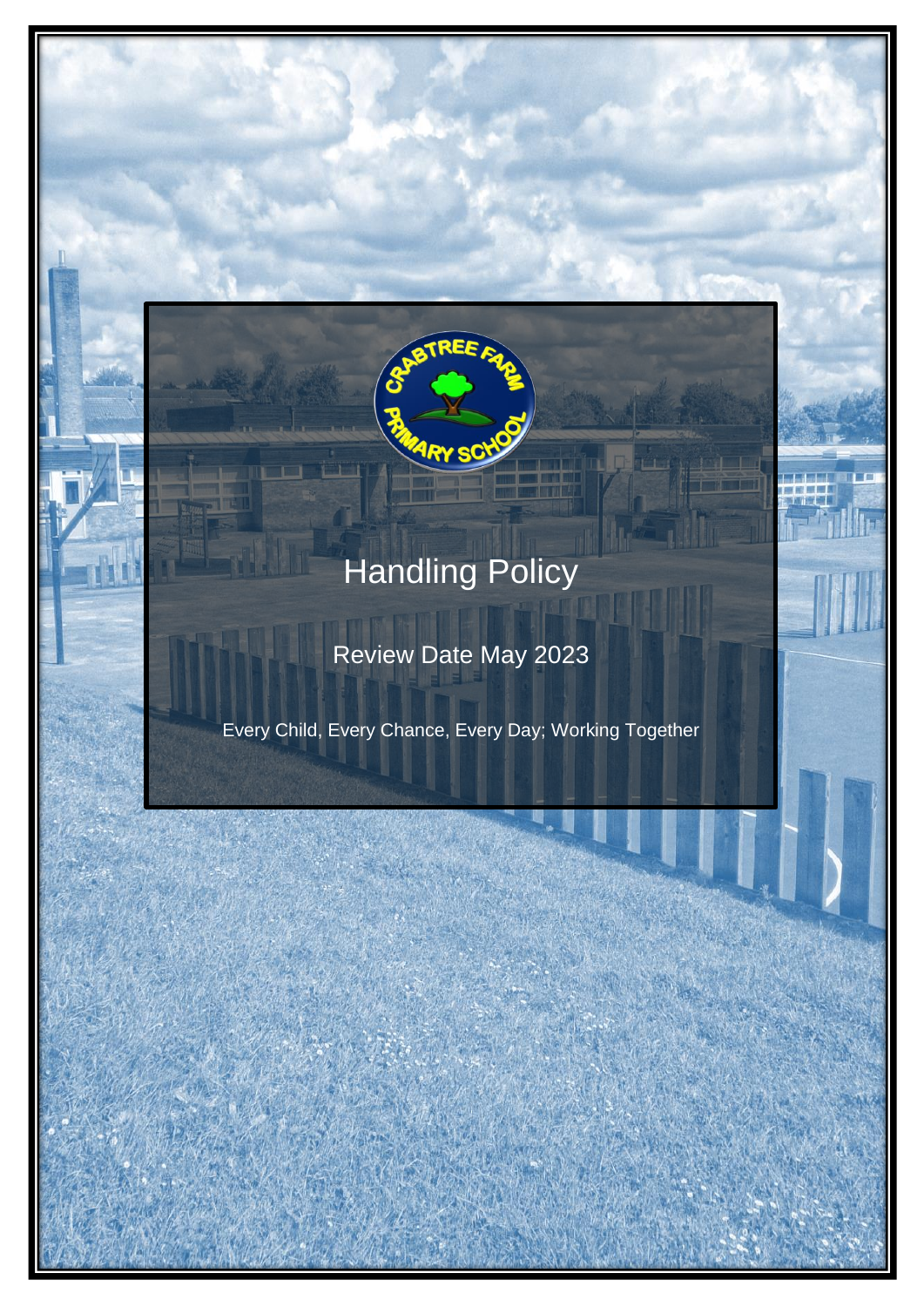

#### **1. The Legal Framework**

Positive handling should be limited to emergency situations and used only in the last resort. Under the Children Order 1995, it is only permissible as described under the heading "Physical Control". Article 4 of the Education Order 1998 clarifies powers that already exist in common law. It enables trained staff in the school, authorised by the Head teacher, to use such force as is reasonable in the circumstances, to prevent a pupil from:

- Committing an offence
- Causing personal injury to, or damage to the property of, any person (including the pupil himself)
- Engaging in any behaviour prejudicial to the maintenance of good order and discipline at the school or among its pupils, whether during a teaching session or otherwise.

(Examples of possible situations are given in Appendix 1)

#### **2:1 Definition of Positive Handling at Crabtree Farm Primary School**

Positive handling is the positive application of force with the intention of protecting the child from harming himself or others or seriously damaging property.

#### **2:2 General Policy Aims**

Staff at Crabtree Farm Primary School recognise that the use of reasonable force is only one of the last in a range of strategies available to secure pupil safety/well-being and also to maintain good order and discipline. Our policy on positive handling should therefore be read in conjunction with our Behaviour and Child Protection policies.

#### **2:3 Specific Aims of the Positive Handling Policy**

To protect every person in the school community from harm.

To protect all pupils against any form of physical intervention which is unnecessary, inappropriate, excessive or harmful.

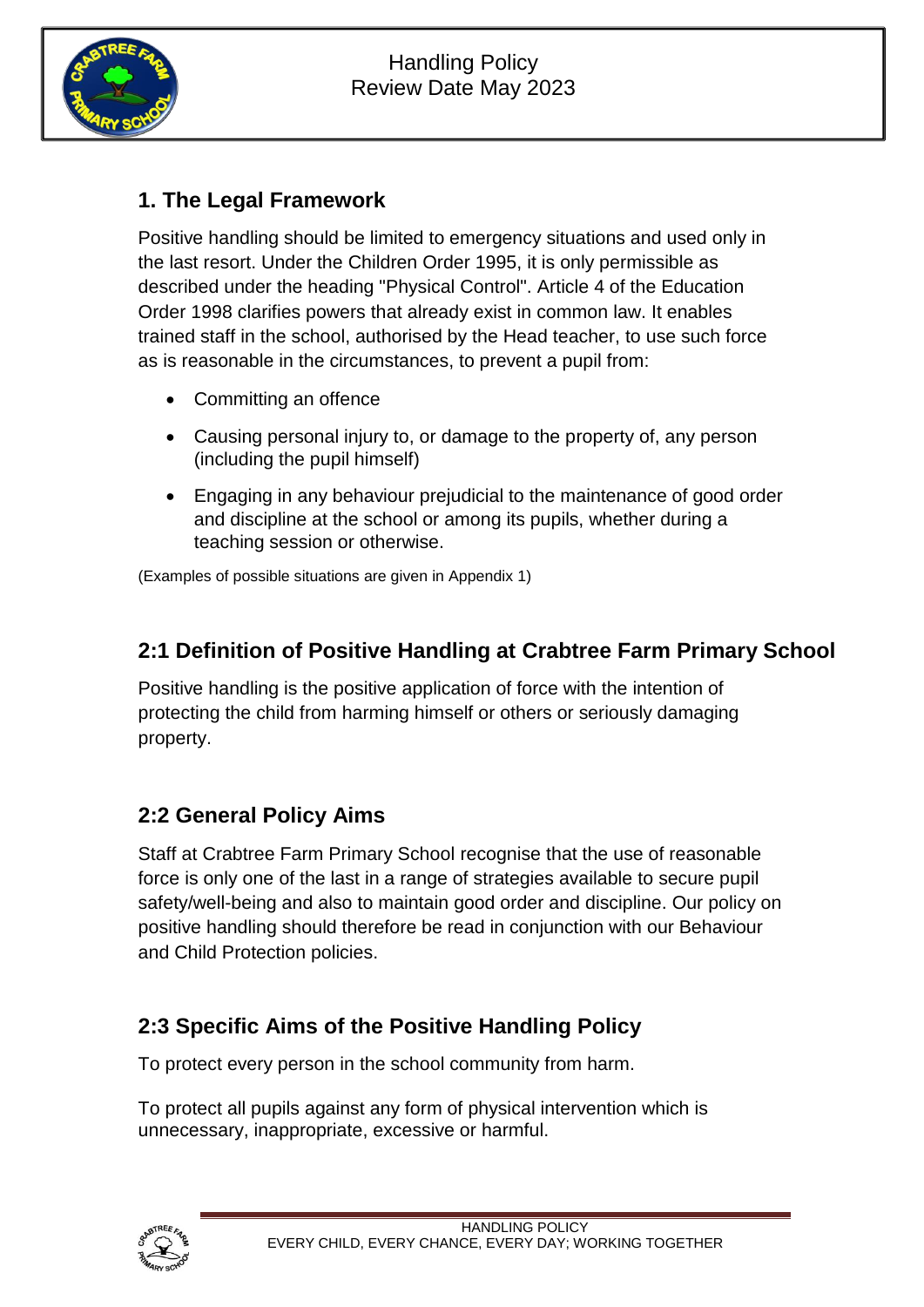To provide adequate information and training for staff so that they are clear as to what constitutes appropriate behaviour and to deal effectively with violent or potentially violent situations.

# **3. Why Use Positive Handling?**

Positive handling should avert danger by preventing or deflecting a child's action or perhaps by removing a physical object, which could be used to harm him / herself, others or property. It is only likely to be needed if a child appears to be unable to exercise self-control of emotions and behaviour.

It is not possible to define every circumstance in which positive handling would be necessary or appropriate and staff will have to exercise their own judgement in situations which arise within the above categories. Staff should always act within the school's policy on behaviour and discipline, particularly in dealing with disruptive behaviour. Staff should be aware that when they are in charge of children during the school day, or during other supervised activities, they are acting in loco parentis and should, therefore, take reasonable action to ensure pupils' safety and well-being.

Failure to positively handle a pupil who is subsequently injured or injures another, could, in certain circumstances, lead to an accusation of negligence. At the same time staff are not expected to place themselves in situations where they are likely to suffer injury as a result of their intervention.

# **3.1 Alternative Strategies**

There are some situations in which the need for positive handling is immediate and where there are no equally effective alternatives (e.g. is a pupil is about to run across a road). However, in many circumstances there are alternatives e.g. use of assertiveness skills such as:

- the broken record in which an instruction is repeated until the pupil complies
- use of a distracter, such as a loud whistle, to interrupt the behaviour (such as a fight) long enough for other methods of verbal control to be effective
- withdrawal of attention (audience) e.g. if an action such as damage to property is threatened
- other techniques designed to defuse the situation, such as the avoidance of confrontation, or use of humour (in these cases the incident can be dealt with later when emotions are no longer running high)

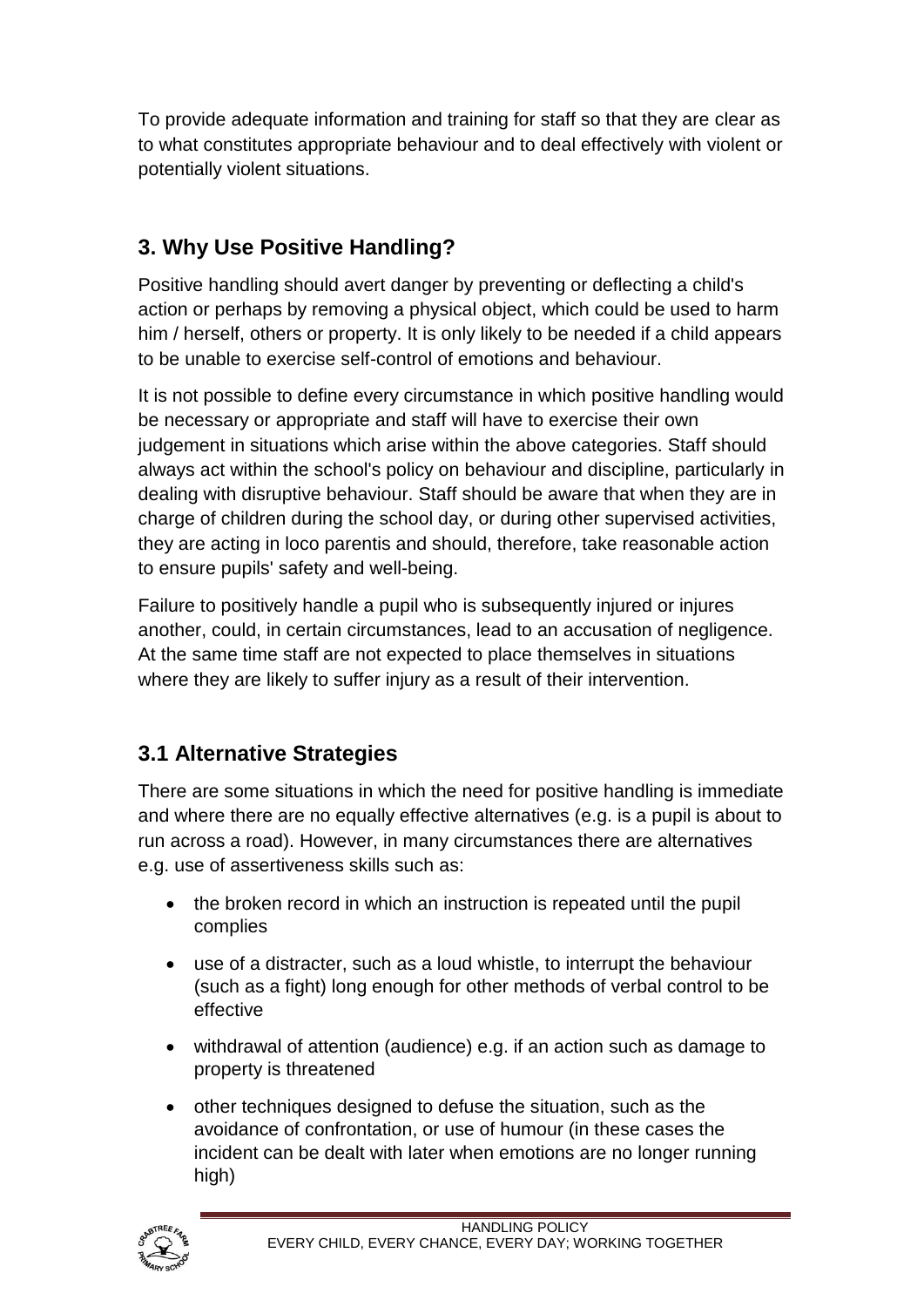• the employment of other sanctions consistent with the school's policy on behaviour.

## **3.3 Use of Positive Handling**

Positive handling should be applied as an act of care and control with the intention of re-establishing verbal control as soon as possible and, at the same time, allowing the pupil to regain self-control. It should never take a form which could be seen as a punishment.

Named staff are only authorised to use reasonable force in applying positive handling, although there is no absolute definition of this, as what constitutes reasonable force depends upon the particular situation and the pupil to whom it is being applied. However, as a general rule, only the force necessary to stop or prevent the behaviour should be used, in accordance with the guidelines below.

There are some forms of physical intervention, which may involve minimal physical contact, such as blocking a pupil's path or the staff member physically interposing him or herself between the pupil and another pupil or object. However, in some circumstances, direct physical contact may be necessary.

In all circumstances other methods should be used if appropriate or effective positive handling should be a last resort. When positive handling becomes necessary:

DO

- Tell the pupil what you are doing and why
- Use the minimum force necessary
- Involve another member of staff if possible
- Tell the pupil what s/he must do for you to remove the restraint (this may need frequent repetition)
- Use simple and clear language
- Hold limbs above a major joint if possible e.g. above the elbow
- Relax your restraint in response to the pupil's compliance

DON'T

- Act in temper (involve another staff member if you fear loss of control)
- Involve yourself in a prolonged verbal exchange with the pupil

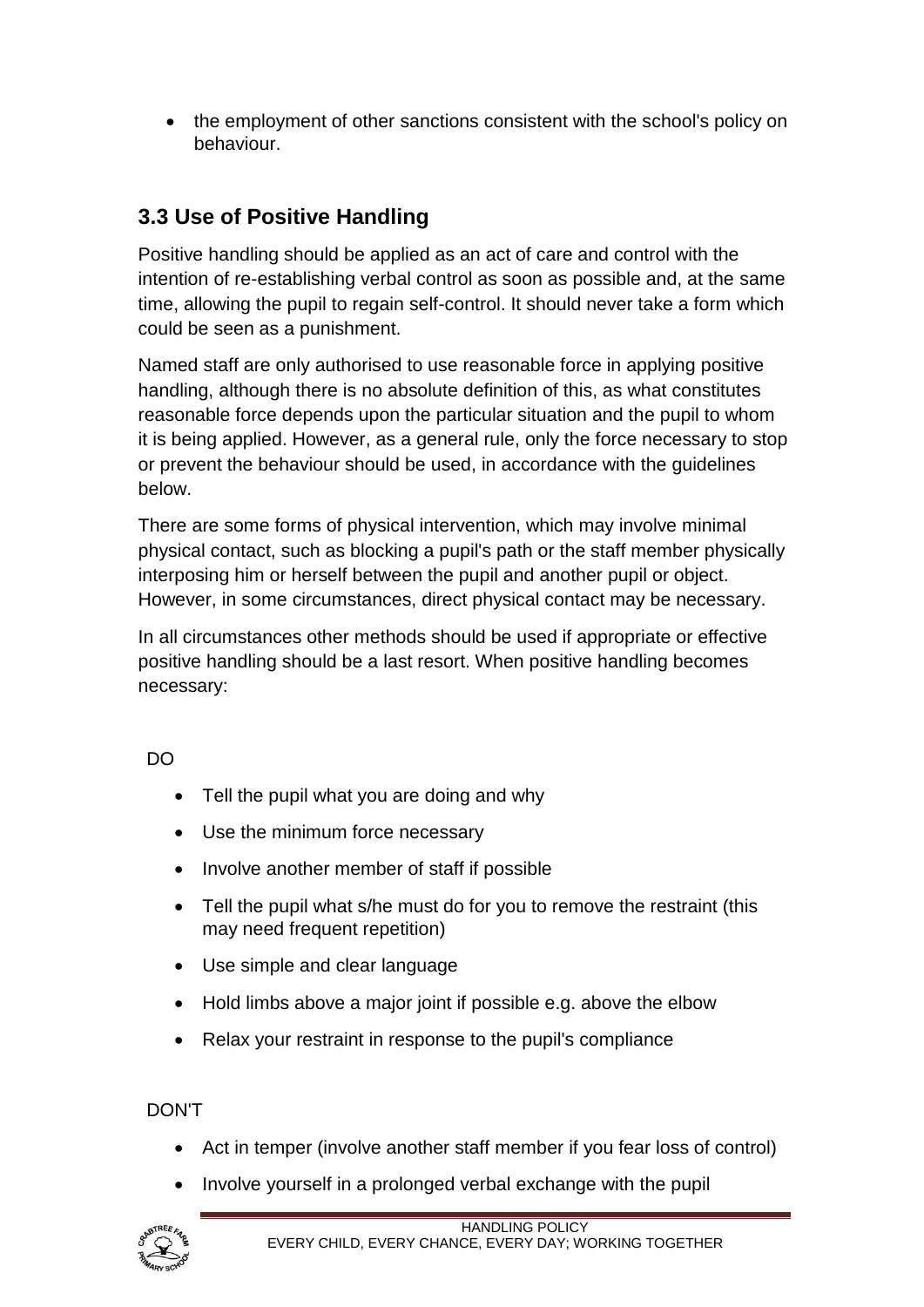- Attempt to reason with the pupil
- Involve other pupils in the restraint
- Touch or hold the pupil in sexual areas
- Twist or force limbs back against a joint
- Bend fingers or pull hair
- Hold the pupil in a way which will restrict blood flow or breathing e.g. around the neck
- Slap, punch, kick or trip up the pupil

#### **3.4 Actions After an Incident**

Positive handling often occurs in response to highly charged emotional situations and there is a clear need for debriefing after the incident, both for the staff involved and the pupil. A member of the leadership team should be informed of any incident as soon as possible and will take responsibility for making arrangements for debriefing once the situation has stabilised. An appropriate member of the teaching staff should always be involved in debriefing the pupil involved and any victims of the incident should be offered support, and their parents/carers informed.

If the behaviour is part of an ongoing pattern it may be necessary to address the situation through the development of a behaviour plan, which may include rewards and sanctions outside of the standard school policy as appropriate. It may also be appropriate for some children to have an individual handling policy. It is also helpful to consider the circumstances precipitating the incident to explore ways in which future incidents can be avoided.

All incidents should be recorded immediately on the Record of Incident requiring RPI form. All sections of this report should be completed so that in the event of any future complaint a full record is available. A member of the leadership team will contact parents as soon as possible after an incident, normally on the same day, to inform them of the actions that were taken and why, and to provide them with an opportunity to discuss it.

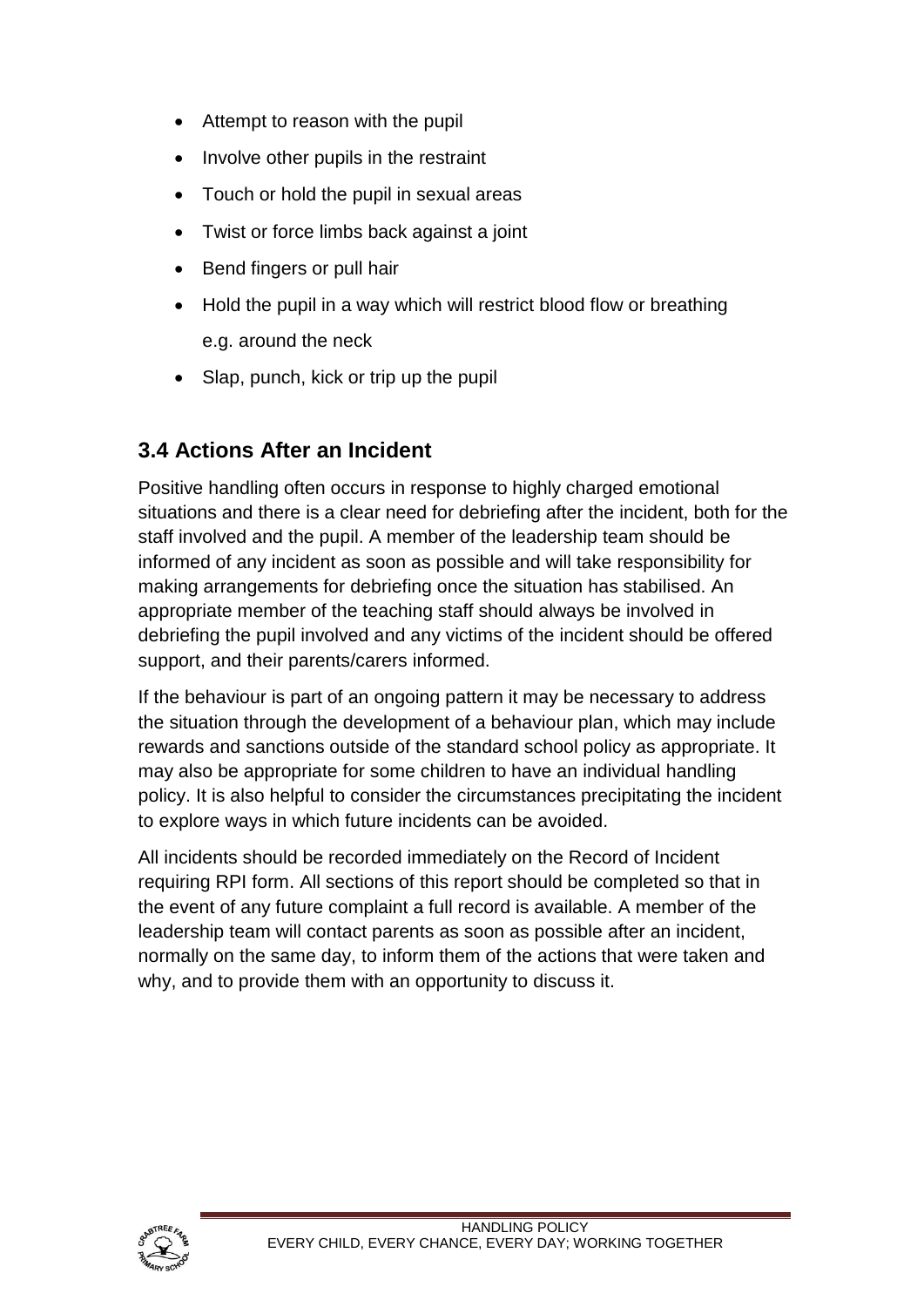## **4 Risk Assessments**

If we become aware that a pupil is likely to behave in a disruptive way that may require the use of reasonable force, we will plan how to respond if the situation arises. Such planning will address:

- Management of the pupil ( e.g. reactive strategies to de-escalate a conflict, holds to be used if necessary)
- Involvement of parents to ensure that they are clear about the specific action the school might need to take
- Briefing of staff to ensure they know exactly what action they should be taking (this may identify a need for training or guidance)
- Identification of additional support that can be summoned if appropriate
- Risk assessment written that will be shared with all staff working with the child
- Behaviour plan written that will be shared with all staff working with the child

# **5 Complaints**

A clear positive handling policy, adhered to by all staff and shared with parents/carers, should help to avoid complaints from parents/carers. It is unlikely to prevent all complaints, however, and a dispute about the use of force by a member of staff might lead to an investigation, either under disciplinary procedures or by the Police and social services department under child protection procedures. It is our intention to inform all staff, pupils, parents/carers and governors about these procedures and the context in which they apply.